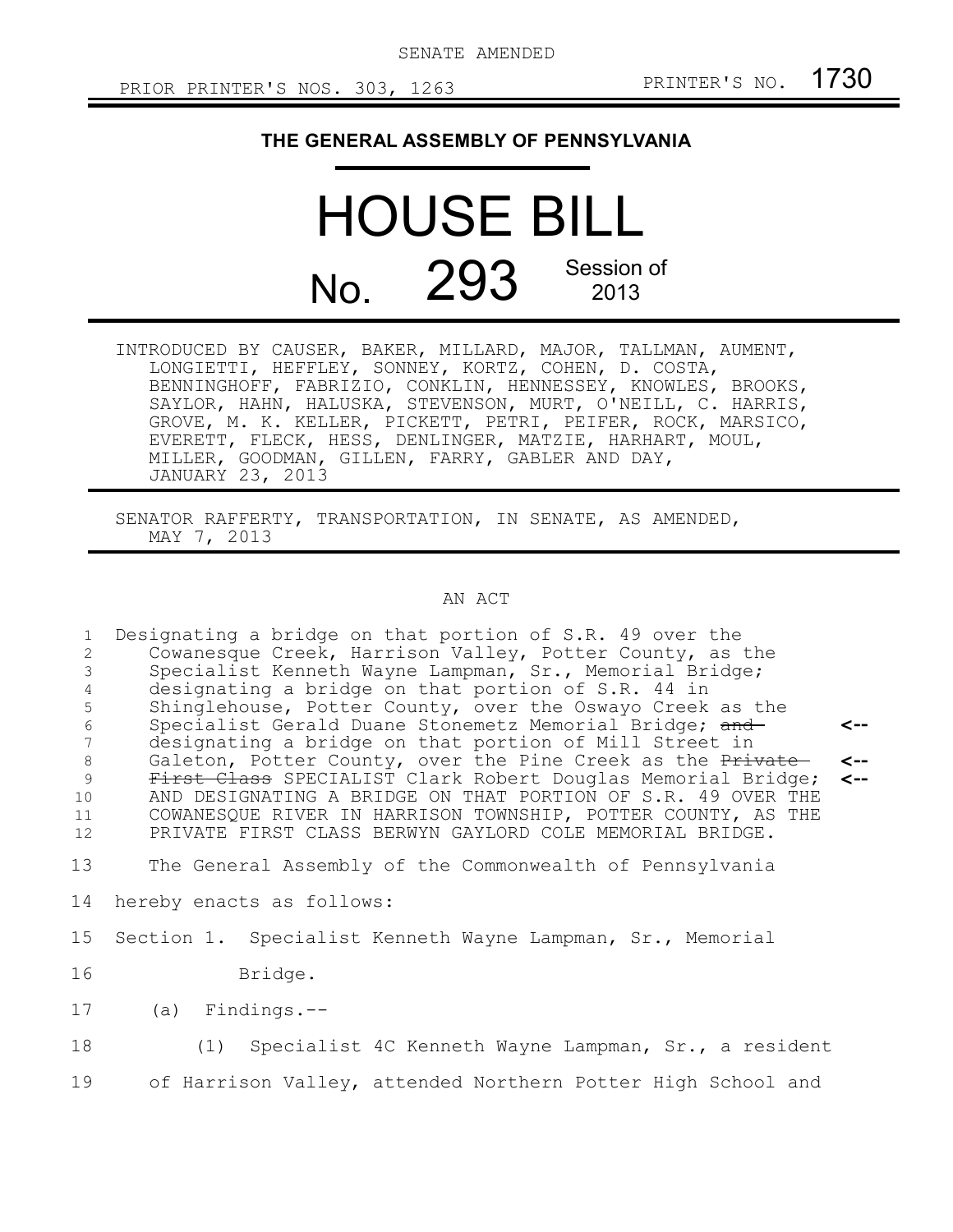served in the United States Army as an aircraft maintenance mechanic with the 1st Cavalry Division in Vietnam. 1 2

(2) While bravely serving his country, Specialist 4C Lampman was killed on March 5, 1967, when his helicopter crashed in Vietnam. 3 4 5

(b) Designation.--The bridge located on S.R. 49 at segment 460 offset 1088 in Harrison Valley, Potter County, over the Cowanesque Creek is hereby designated the Specialist Kenneth Wayne Lampman, Sr., Memorial Bridge. 6 7 8 9

(c) Signs.--The Department of Transportation shall erect and maintain appropriate signs displaying the name of the bridge to traffic in both directions on the bridge. 10 11 12

Section 2. Specialist Gerald Duane Stonemetz Memorial Bridge. (a) Findings.-- 13 14

(1) United States Army Specialist 4 Gerald Duane Stonemetz of Shinglehouse was killed on January 8, 1969, while serving his country in Vietnam. 15 16 17

(2) Specialist 4 Stonemetz was awarded the Army Commendation Medal, the National Defense Medal, Vietnam Service Medal, Vietnam Campaign Ribbon and Marksman Badge with rifle bar. 18 19 20 21

(b) Designation.--The bridge located on S.R. 44 segment 1090 offset 0093 in Shinglehouse Borough, Potter County, over the Oswayo Creek is hereby designated the Specialist Gerald Duane Stonemetz Memorial Bridge. 22 23 24 25

(c) Signs.--The Department of Transportation shall erect and maintain appropriate signs displaying the name of the bridge to traffic in both directions on the bridge. 26 27 28

Section 3. Private First Class SPECIALIST Clark Robert Douglas **<--** Memorial Bridge. 29 30

20130HB0293PN1730 - 2 -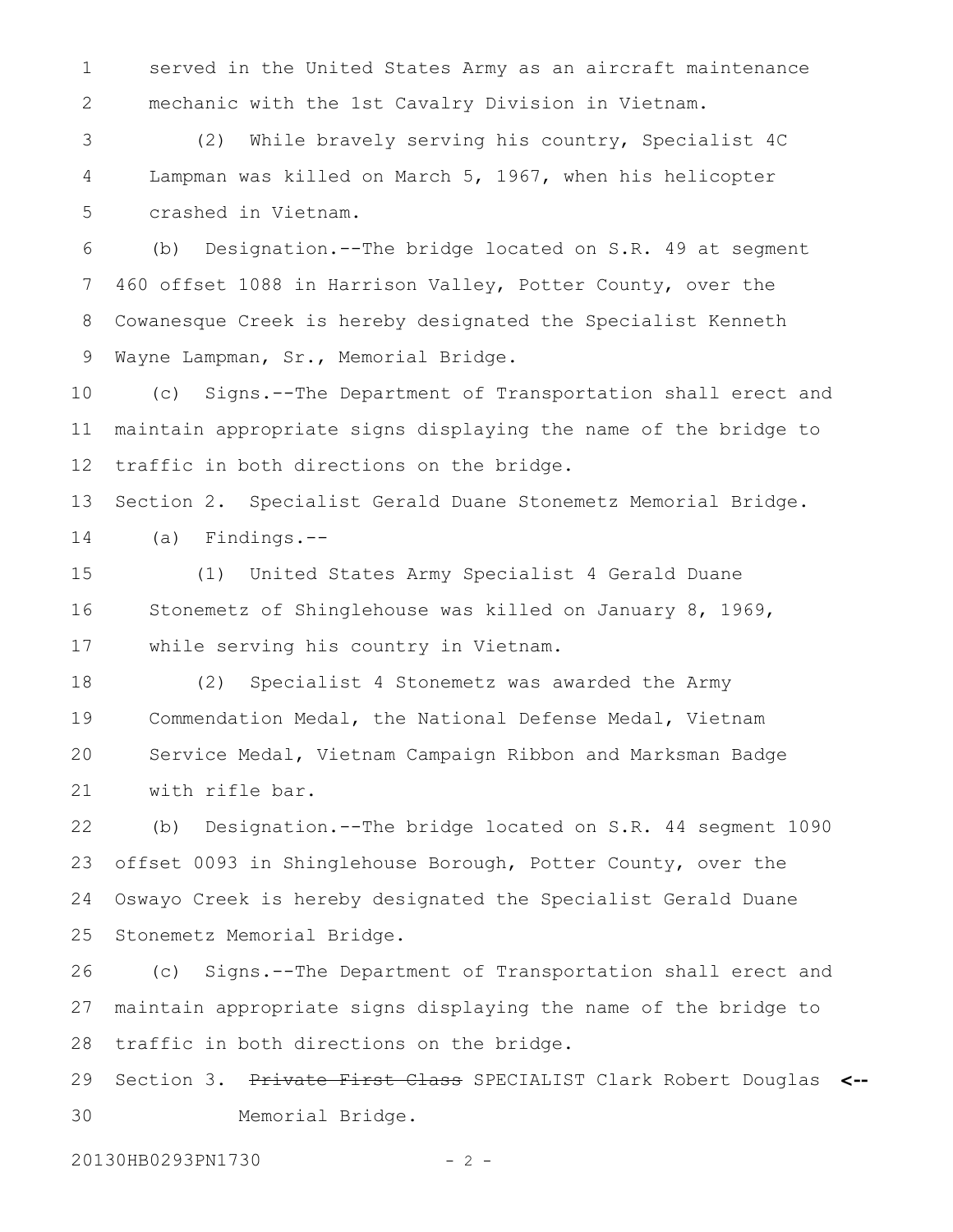(a) Findings.-- 1

(1) Private First Class SPECIALIST 4 Clark Robert Douglas graduated from Galeton High School and attended Williamsport School of Commerce prior to joining the United States Army. **<--** 2 3 4 5

(2) Private First Class SPECIALIST 4 Douglas, a medic attached to the 1st Air Cavalry Division Charlie Company, was killed while administering aid to a wounded soldier on November 11, 1969, at Firebase LZ Jeri in Phouc Long Province, Vietnam. **<--** 6 7 8 9 10

(3) Private First Class SPECIALIST 4 Douglas was awarded **<-** medals for bravery and heroism for his rendering aid to wounded soldiers in the midst of enemy fire. Although thrown to the ground by a burst of impacting mortar round, he persistently crawled in to the fusillade to assist his fellow soldiers when he was mortally struck by another round of fire. 11 12 13 14 15 16 17

(b) Designation.--The bridge located on S.R. 1022 segment 20 offset 0000 Mill Street in Galeton Borough, Potter County, over the Pine Creek is hereby designated the Private First Class SPECIALIST Clark Robert Douglas Memorial Bridge. **<-- <--** 18 19 20 21

(c) Signs.--The Department of Transportation shall erect and maintain appropriate signs displaying the name of the bridge to traffic in both directions on the bridge. 22 23 24

SECTION 4. PRIVATE FIRST CLASS BERWYN GAYLORD COLE MEMORIAL BRIDGE. **<--** 25 26

(A) FINDINGS.-- 27

(1) PRIVATE FIRST CLASS BERWYN GAYLORD COLE, RESIDENT OF ELMER, HARRISON TOWNSHIP, POTTER COUNTY, GRADUATED FROM HARRISON HIGH SCHOOL IN 1943. 28 29 30

20130HB0293PN1730 - 3 -